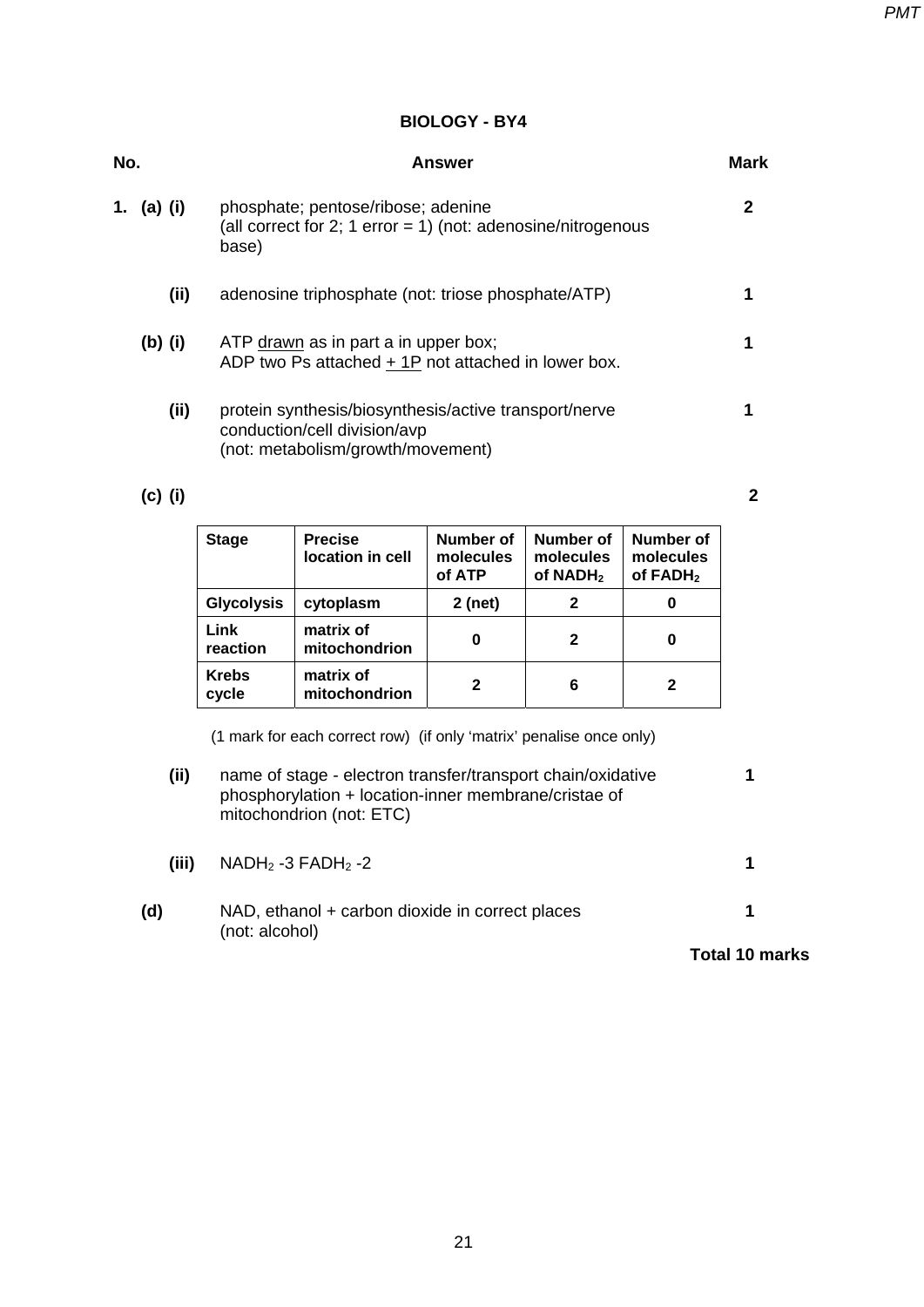|        | (f)     | 6                                                                                                              | <b>Total 10 marks</b> |
|--------|---------|----------------------------------------------------------------------------------------------------------------|-----------------------|
|        | (iii)   | grana/thylakoids                                                                                               |                       |
|        | (i)     | light dependent reactions/(non cyclic)<br>photophosphorylation;<br>(not: Z scheme/cyclic photophosphorylation) |                       |
|        | (e) (i) | $Y - ATP$ to ADP $(+P)$ ;<br>$X$ -NADPH <sub>2</sub> to NADP                                                   |                       |
|        | (d)     | Nitrogen (not: nitrate)                                                                                        |                       |
|        | (c)     | First - GP;<br>second-Triose phosphate                                                                         | $\mathbf{2}$          |
|        | (b)     | A - GP, B-malic acid, C-glycine (all 3 for 1 mark)                                                             |                       |
| 2. (a) |         | they have increasing numbers of spots<br>(not: the number of spots)                                            |                       |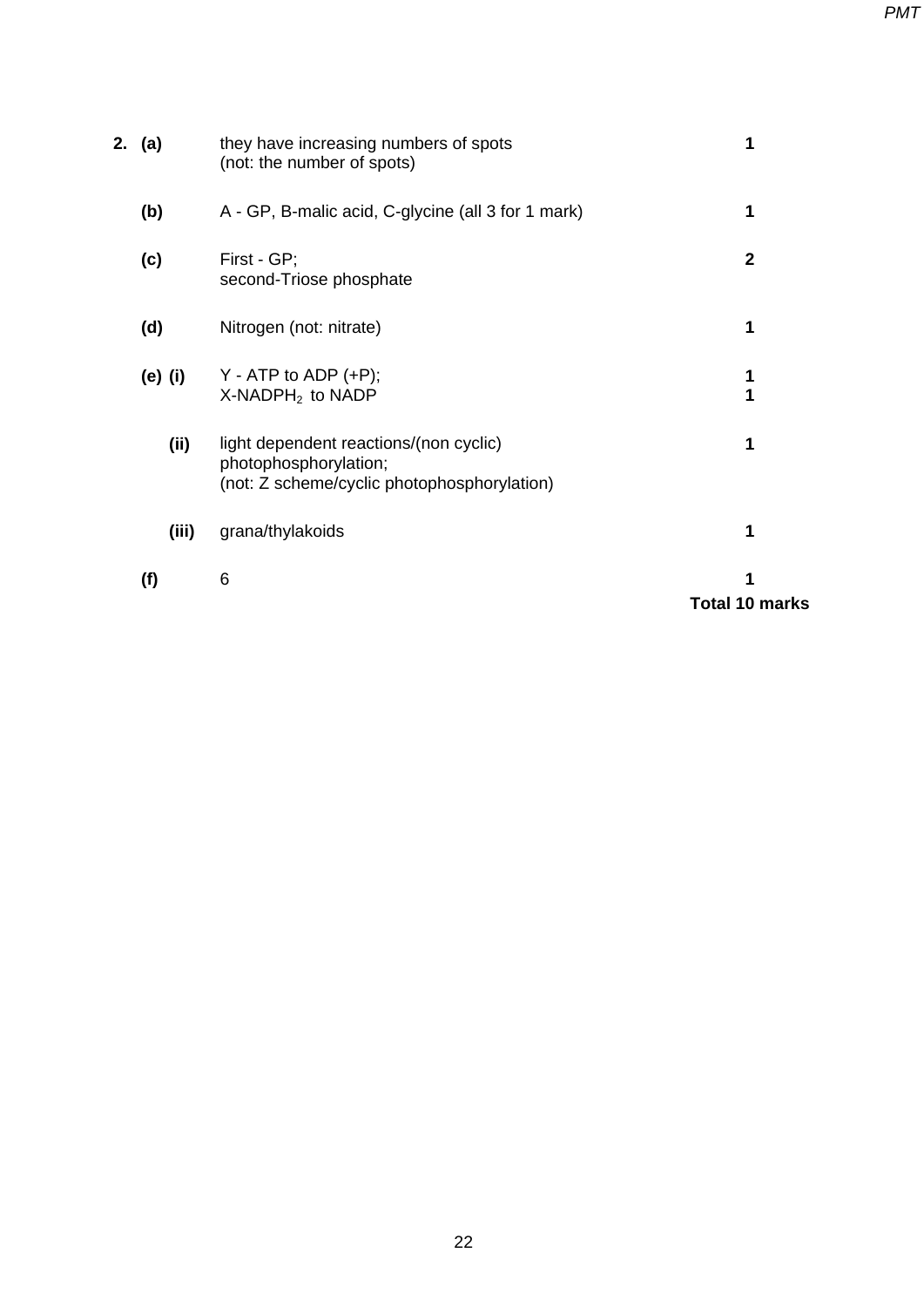| 3. (a) (i) | general shape of spike including overshoot dip.<br>accurate values -70 to +40 or +50 mV (width c.3ms)<br>(allow: $68-80 + 30-60$ )                                                                                                                                                                                                                                                                                                                   | $\mathbf{2}$          |
|------------|------------------------------------------------------------------------------------------------------------------------------------------------------------------------------------------------------------------------------------------------------------------------------------------------------------------------------------------------------------------------------------------------------------------------------------------------------|-----------------------|
| (ii)       | correct labelling of depolarisation on upward and<br>repolarisation on downward side of graph                                                                                                                                                                                                                                                                                                                                                        | 1                     |
| (b) (i)    | I proteins                                                                                                                                                                                                                                                                                                                                                                                                                                           | 1                     |
|            | II phospholipids                                                                                                                                                                                                                                                                                                                                                                                                                                     | 1                     |
| (ii)       | Ref. to pumps e.g. resting potential $-$ Na <sup>+</sup> /K <sup>+</sup> pump pumps<br>$Na+$ out and $K+$ in;                                                                                                                                                                                                                                                                                                                                        | 1                     |
|            | Ref. why difference between two sides e.g. organic anions<br>inside create pd/K <sup>+</sup> channels open;<br>less permeable to Na <sup>+</sup> (not: ref. concentration gradient)                                                                                                                                                                                                                                                                  | 1                     |
|            | depolarisation - impulse opens Na <sup>+</sup> channel/voltage gated<br>channel;                                                                                                                                                                                                                                                                                                                                                                     | 1                     |
|            | Na ions rush in/sudden increase in permeability to Na <sup>+</sup>                                                                                                                                                                                                                                                                                                                                                                                   | 1                     |
| (c)        | transmitter substances synthesised in synaptic knob;<br>impulse causes secretory vesicle to migrate to<br>(presynaptic) membrane/Ca ions to rush in;<br>vesicle fuses with membrane discharges transmitter<br>substance/exocytosis;<br>diffusion of transmitter substance across cleft;<br>transmitter binds to post-synaptic membrane/stimulates<br>depolarisation/reference to receptors.<br>(Any 3 in correct sequence; no mention of transmitter |                       |
|            | substance=2 max)                                                                                                                                                                                                                                                                                                                                                                                                                                     | 3                     |
|            |                                                                                                                                                                                                                                                                                                                                                                                                                                                      | <b>Total 12 marks</b> |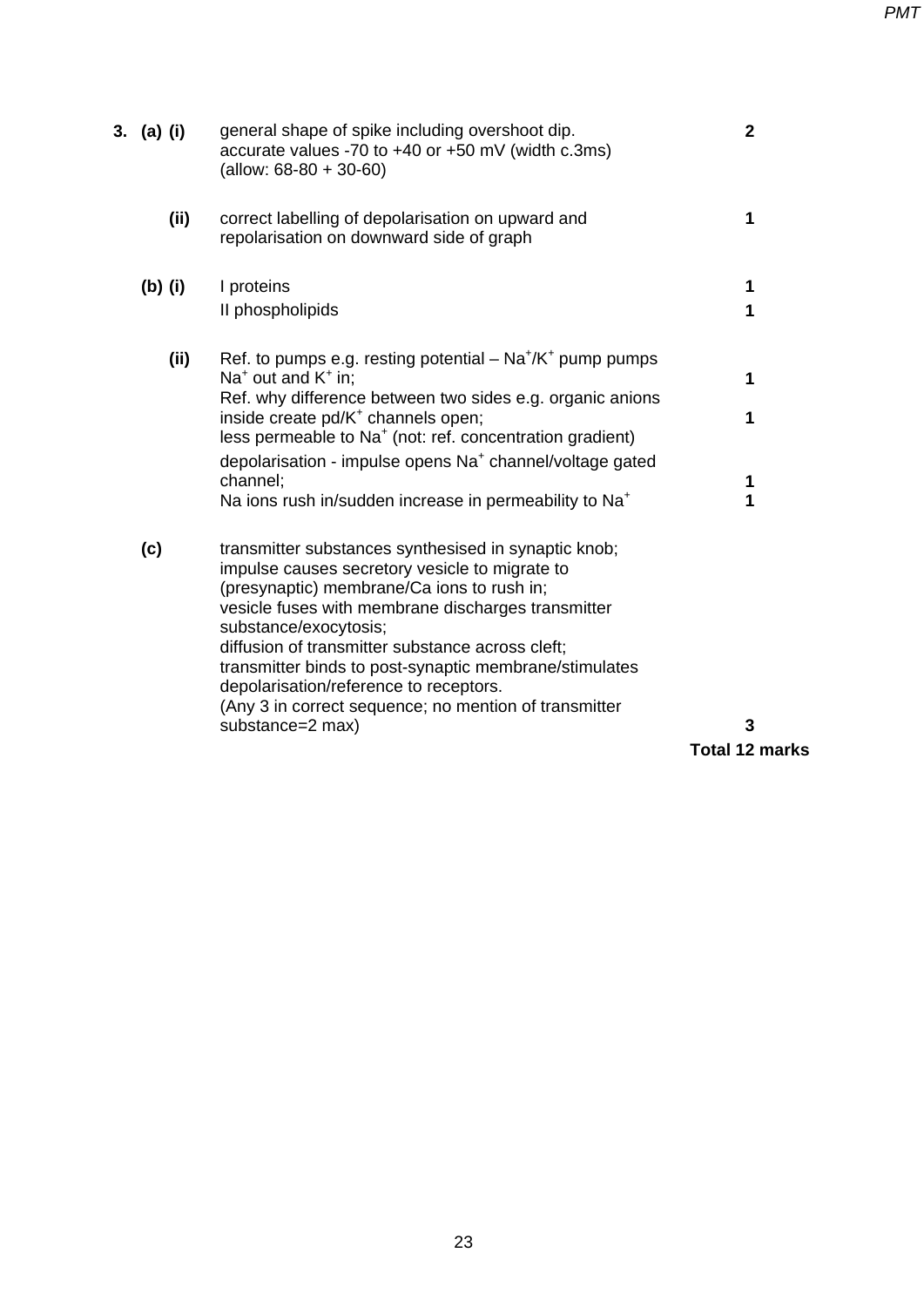| 4. (a) (i) | rod shaped;                                                                                                                                                                                                                                                                                                                                                                                      | $\mathbf{1}$ |
|------------|--------------------------------------------------------------------------------------------------------------------------------------------------------------------------------------------------------------------------------------------------------------------------------------------------------------------------------------------------------------------------------------------------|--------------|
| (i)        | retains (red) counter stain/stains red/pink in Gram test/do<br>not retain crystal violet;<br>because of complex nature of cell wall/reference to<br>lipopolysaccharide/does not contain as much<br>merein/peptidoglycan.                                                                                                                                                                         | 1<br>1       |
| (iii)      | grow best with oxygen; (not: prefer/like oxygen)<br>but can grow with or without oxygen<br>(not: ref. aerobic/anaerobic)                                                                                                                                                                                                                                                                         | 1<br>1       |
| $(b)$ (i)  | viable only counts living cells/cells which are<br>reproducing/total count includes living and dead cells                                                                                                                                                                                                                                                                                        | 1            |
| (ii)       | 9 cm <sup>3</sup> of sterile distilled water in each tube; (not: tap water)<br>1 cm <sup>3</sup> of sample transferred to tube 1;<br>mixed well or ref. 1 cm <sup>3</sup> transferred next tube in sequence;<br>any reference to aseptic technique. (Any 3)<br>(labelled diagram=2max e.g. 9cm <sup>3</sup> sterile distilled water +<br>1 cm <sup>3</sup> sample)                               | $\mathbf{3}$ |
| (iii)      | 4                                                                                                                                                                                                                                                                                                                                                                                                | 1            |
| (iv)       | take/prepare 4 sterile nutrient agar plates; (idea of each<br>dilution on a different plate needed)<br>transfer 0.5 cm <sup>3</sup> /other specified volume of each to a<br>separate plate; (allow: $0.1-1$ cm <sup>3</sup> )<br>spread with sterile spreader;<br>incubate plates at suitable temp./25°C; (allow: 25-40°C)<br>count colonies;<br>1 colony=1 cell.<br>(any 4 in correct sequence) | 4            |

**Total 14 marks**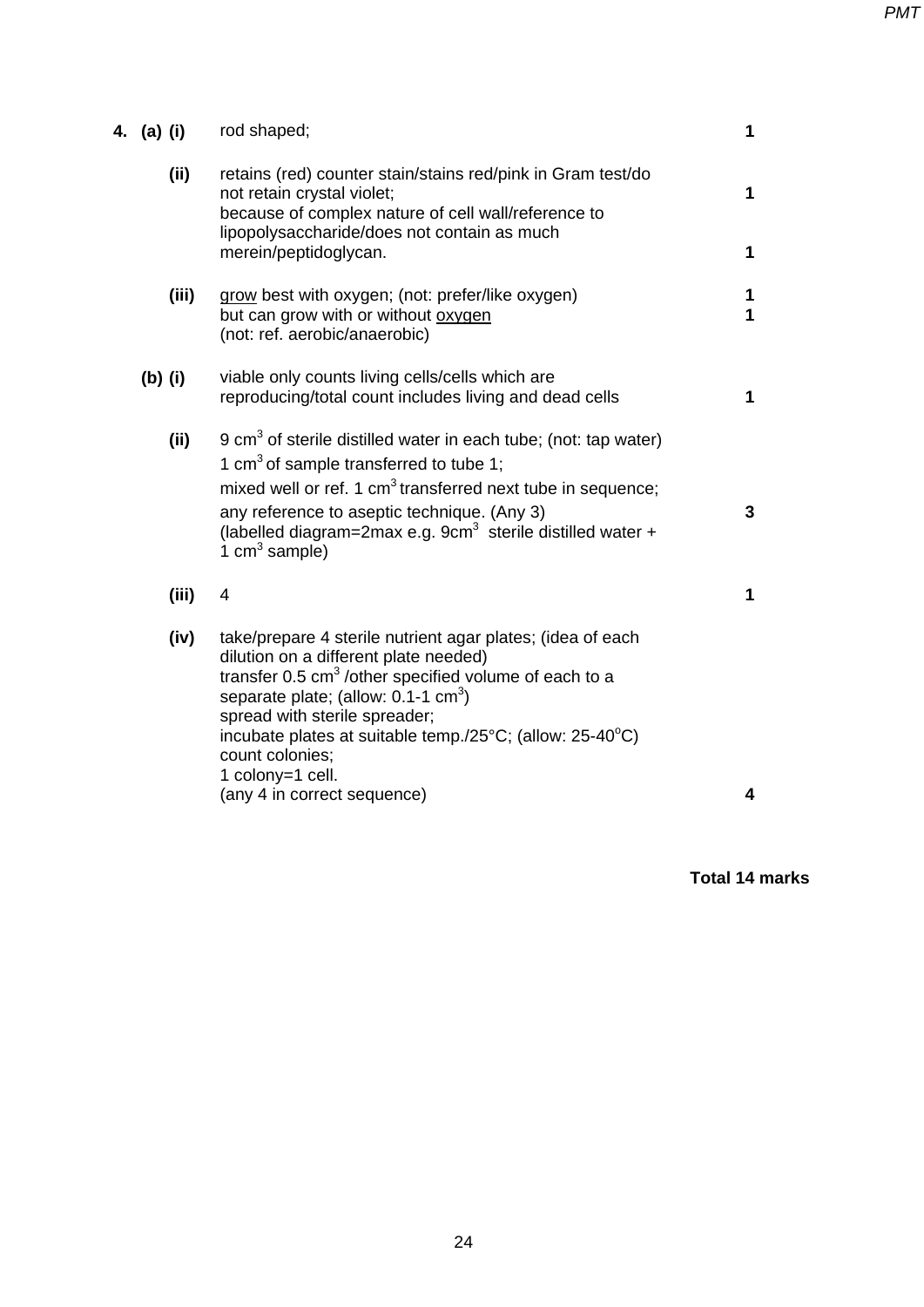*PMT*

| 5. $(a)$  | W - lag, X-exponential/log, Y-stationary, Z-death (allow:<br>decline) (all correct for 2, 1 error = $1$ )                                                                                                                                  |                      |
|-----------|--------------------------------------------------------------------------------------------------------------------------------------------------------------------------------------------------------------------------------------------|----------------------|
| $(b)$ (i) | (arrow labelled D) pointing to or drawn on the down slope.                                                                                                                                                                                 | 1                    |
| (ii)      | the maximum size of population; (not: optimum size)<br>that can be maintained/supported indefinitely/can be<br>sustained (owtte)                                                                                                           | $\mathbf 2$          |
| (iii)     | availability of/competition for food/living space/mates/light;<br>predation; disease/parasitism; accumulation of toxins.<br>(any 2; 1 only from competition; not: competition unqual.)                                                     | $\mathbf 2$          |
| (iv)      | temperature/weather (extremes)/flood/fire/natural disasters<br>e.g. tsunami avp                                                                                                                                                            | 1                    |
| (v)       | dashed line continued in steep downward gradient<br>(down to at least halfway between line and axis, no lag, no<br>upward turn, down before dip in plotted line i.e. second<br>cross over dotted line)                                     | 1                    |
|           |                                                                                                                                                                                                                                            | <b>Total 9 marks</b> |
| 6. $(a)$  | nephron                                                                                                                                                                                                                                    | 1                    |
|           |                                                                                                                                                                                                                                            |                      |
| $(b)$ (i) | A-glomerulus, B-bowman's capsule, C-proximal convoluted<br>tubule, D-loop of Henle, E-distal convoluted tubule,<br>F-collecting duct. (all correct for 3, 1 error 2, 2 errors 1)<br>(not: letters/ref. first and second convoluted tubule) | 3                    |
| (ii)      | create concentration gradient/low water potential in<br>medulla owtte. (not: reabsorption of water)                                                                                                                                        | 1                    |
| (iii)     | longer                                                                                                                                                                                                                                     | 1                    |
| $(c)$ (i) | ADH/antidiuretic hormone                                                                                                                                                                                                                   | 1                    |
| (ii)      | pituitary                                                                                                                                                                                                                                  | 1                    |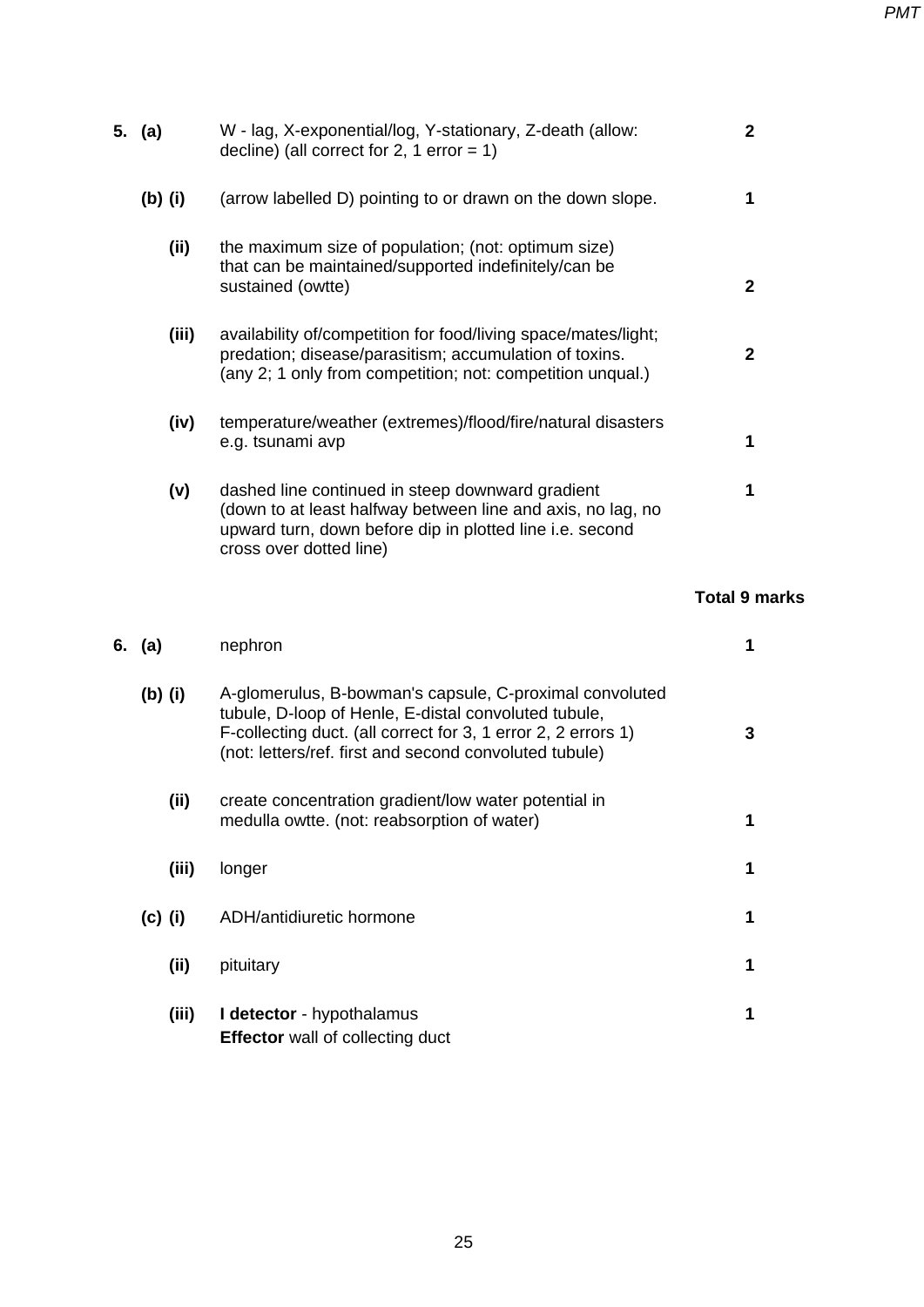*PMT*

| (iv)    | Effector:<br>left dotted line- makes more permeable<br>right dotted line- makes less permeable                                 |  |
|---------|--------------------------------------------------------------------------------------------------------------------------------|--|
|         | Concentration:<br>left dotted line- increase/ hypertonic<br>right dotted line- decrease/ hypotonic                             |  |
|         | volume:<br>left dotted line- decrease<br>right dotted line- increase                                                           |  |
| (d) (i) | (I) freshwater fish release ammonia;<br>(II) insects release uric acid.                                                        |  |
| (ii)    | requires less water for its disposal to allow them to survive<br>in dry places. /avp e.g. less toxic/less mass to allow flight |  |

**Total 15 marks**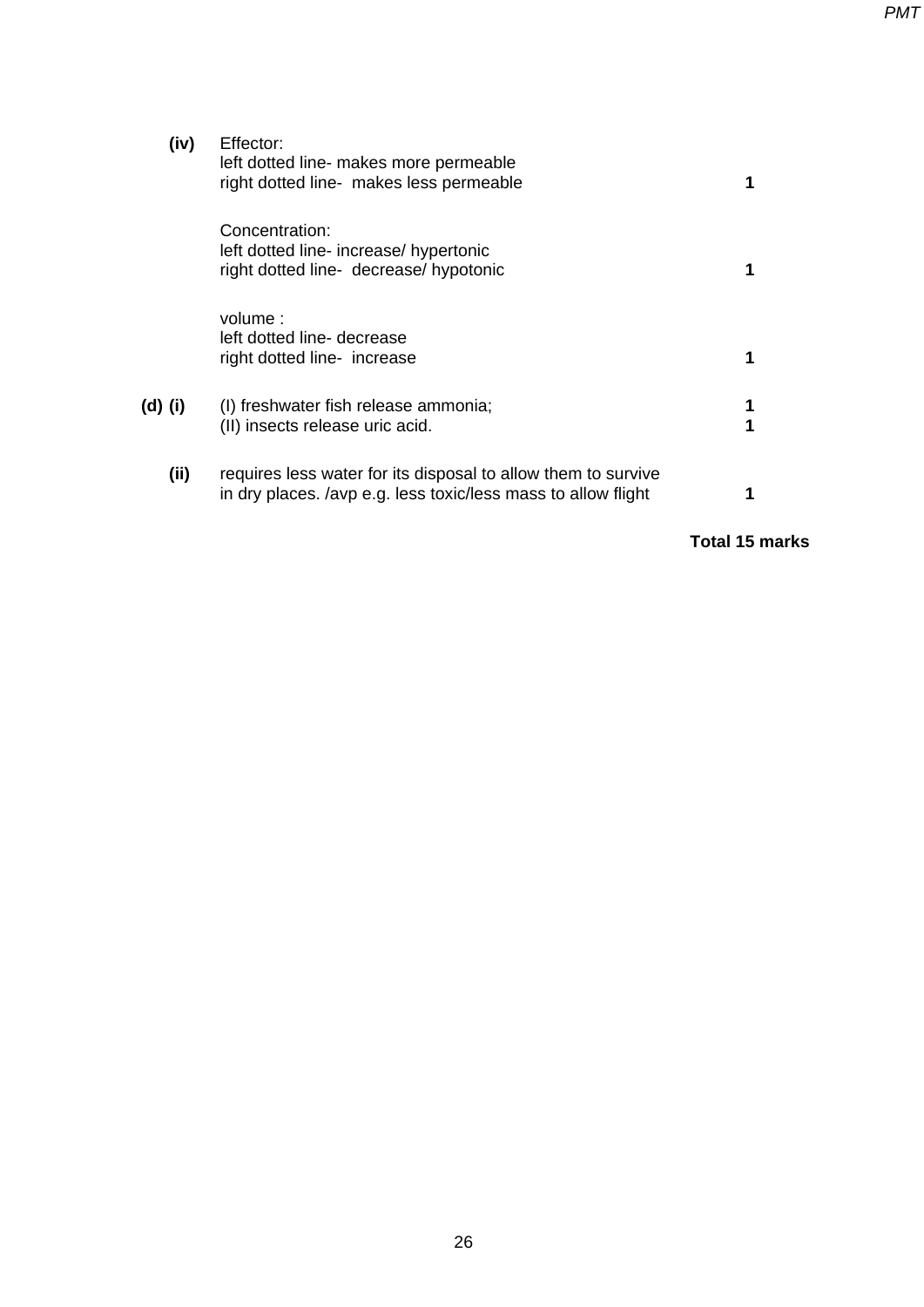| 7. (a) | A | Nitrogen gas in air/atmosphere                                                               |                                |
|--------|---|----------------------------------------------------------------------------------------------|--------------------------------|
|        | B | amino acids/protein in plants and or animals                                                 |                                |
|        | C | urea in urine/ammonia/nitrite/nitrate in soil                                                |                                |
|        | D | Decomposition/putrefaction qualified                                                         |                                |
|        | Е | Nitrifying bacteria/nitrification qual – produces<br>nitrates in context                     |                                |
|        | F | Nitrobacter and Nitrosomonas, correctly linked to<br>process                                 |                                |
|        | G | ammonium compounds to nitrites                                                               |                                |
|        | H | nitrites to nitrates (G+H not: just arrows on diagram)                                       |                                |
|        |   | denitrifying by Pseudomonas                                                                  |                                |
|        | J | in anaerobic conditions                                                                      |                                |
|        | Κ | Nitrogen fixing bacteria/nitrogen fixation                                                   |                                |
|        |   | convert nitrogen gas into soluble/organic nitrogen<br>containing compounds. e.g. amino acids |                                |
|        | M | Azotobacter are free living                                                                  |                                |
|        | N | Rhizobium in root nodules (of legumes)/symbiotic                                             |                                |
|        | O | Decay bacteria release nitrogen compounds<br>/ammonia from dead bodies faeces and urine      |                                |
|        |   | (any 10 from 15)                                                                             | <b>Total 10 marks</b><br>(max) |